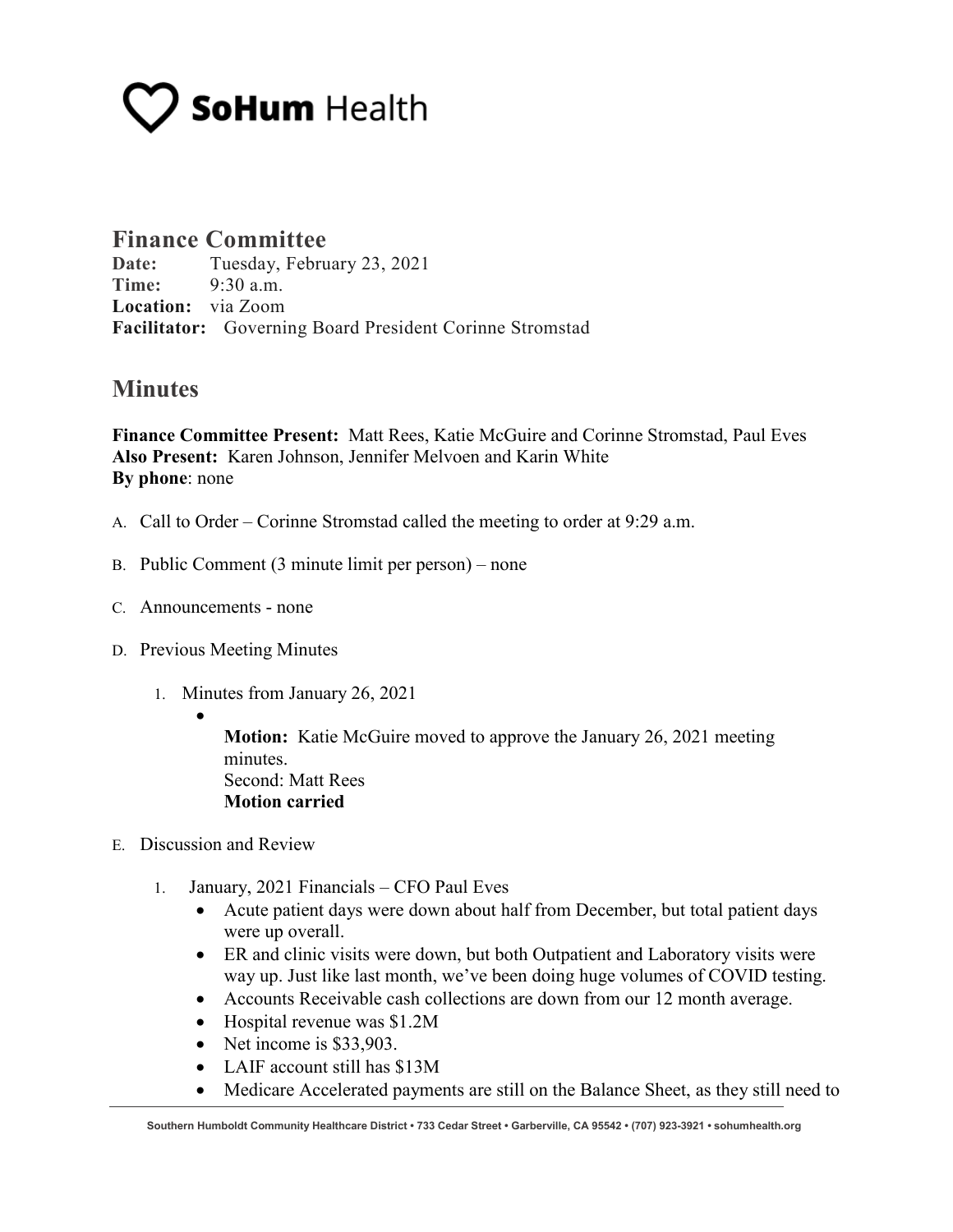## **SoHum Health**

be repaid.

- Medicare Contingency has \$2M and technically is income, but we still have to do some reporting before we know we can keep those funds.
- No long term debt.
- Unrestricted Fund Balance is the accumulated net profit over the years. It's currently \$14,393,030, which is up about \$10,000,000 in the last 5 years.

**Motion:** Katie McGuire moved to approve the January, 2021 financials and send them on to the board. Second: Matt Rees

#### **Motion carried**

- 2. January Revenue Cycle Reports Jennifer Melvoen printed reports provided and sent on to the board
	- Our Uncoded/DNFB was 9.7 days, \$365,354. She checked it yesterday and it was \$209,000, so there will be a vast improvement next month.
	- Jennifer is not impressed with Centauri's service. She received a blank report this month and they said we didn't send any referrals any they haven't collected any money, but we had. Jennifer will contact them. They've had 3 months (since November) to produce reports.
	- Self pays No authorization write offs were \$29,076.58, which are mostly from no referrals.
	- Total Self Pay adjustments came to \$32,291.51.
	- Partnership sent the  $4<sup>th</sup>$  quarter information
	- $2<sup>nd</sup>$  lowest denial percentage for hospitals (3.03%)
	- $2<sup>nd</sup>$  highest denial percentage claims for the clinic (10.50%). She will meet with HRG and find out what's going on.
- 3. January HRG Reports Jennifer Melvoen printed reports provided and sent on to the board
	- HRG report was discussed. Long term nursing home accounts that have to be written off, Jennifer will get the list to Karin White, CNO, so they can look into those. Karin says Cheryl Wik thinks they're up to date in Skilled Nursing, so that's why she asked Jennifer for the list so they can maybe recoup some of the money.
	- Cash collections at 79% of December. Down. The COVID testing for \$127, lots of people were paying cash. They've stopped doing that. She doesn't' know if it's being billed to insurance now or if people aren't as worried about testing. November and December had the highest COVID testing.
	- We're not collecting as much in the clinic. Part of it is people are doing Telehealth more now so we aren't collecting copays, etc up front now.
- F. Discussion Items to Report to the Board none